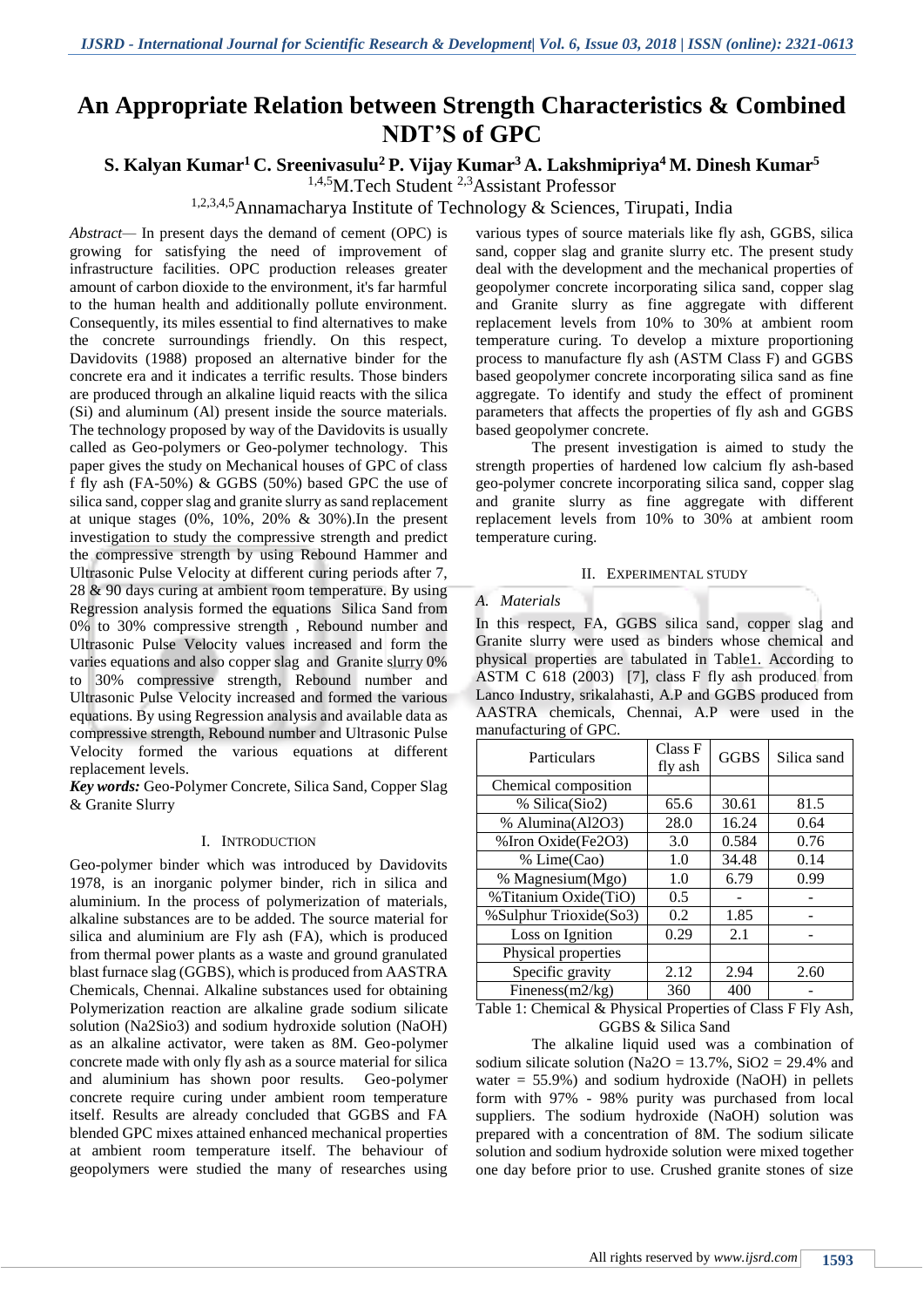20mm and 10mm used as coarse aggregate, river sand used as fine aggregate and silica sand used as replacement of natural sand at different levels 100:0, 90:10, 80:20 and 70:30. The bulk specific gravity in oven dry condition and water absorption of the coarse aggregate 20mm and 10mm were 2.66 and 0.3% respectively. The bulk specific gravity in oven dry condition and water absorption of the fine aggregate were 2.62 and 1% respectively. The bulk specific gravity in oven dry condition and water absorption of silica sand were 2.60 and 0.4% respectively.

#### *B. Mix Design*

Based on the limited past research on GPC, the mix proportions were selected based on Rangan's method. Geopolymer concrete mix proportions of constituent materials are shown in Table 2.

| Materials                |                  |       | Mass(gm/ml) |                                      |       |  |
|--------------------------|------------------|-------|-------------|--------------------------------------|-------|--|
|                          |                  | 100:0 | 90:10       | 80:20                                | 70:30 |  |
| Coarse                   | 20 <sub>mm</sub> | 774   | 774         | 774                                  | 774   |  |
| aggregate                | 10 <sub>mm</sub> | 516   | 516         | 516                                  | 516   |  |
| Fine aggregate           |                  | 549   | 494.1       | 439.2                                | 384.3 |  |
| silica sand              |                  | 0     | 54.9        | 109.8                                | 164.7 |  |
| Copper slag              |                  | 0     | 54.9        | 109.8                                | 164.7 |  |
| Granite slurry           |                  | 0     | 54.9        | 109.8                                | 164.7 |  |
| Fly ash(Class F)         |                  | 204.5 | 204.5       | 204.5                                | 204.5 |  |
| <b>GGBS</b>              |                  | 204.5 | 204.5       | 204.5                                | 204.5 |  |
| Sodium silicate solution |                  | 102   | 102         | 102                                  | 102   |  |
| Sodium hydroxide         |                  | 41    | 41          |                                      |       |  |
| solution                 |                  |       |             | 41<br>41<br>55<br>55<br>2.86<br>2.86 |       |  |
| Extra water              |                  | 55    | 55          |                                      |       |  |
| Super plasticizer        |                  | 2.86  | 2.86        |                                      |       |  |

Table 2: GPC Mix Proportions of Constituent Materials

## *C. Granite Slurry*

A granite slurry powder turned into used, which become received as a spinoff of granite sawing and shaping from Egyptian marble manufacturing facility (gang noticed granite type from Shaqu Elteban area). It is able to be located that the granite powder had a high precise surface area; this may imply that its addition should confer greater cohesiveness to concrete. The granite waste is produced as ''slurry", a mud product of powder and water. The moist granite sludge was dried up prior to the instruction of the concrete samples that allows you to have a steady W/C ratio within the designed mix. Slurry granite waste changed into weighed before installing an oven at a temperature of 2 hundred C for 6 hours. The granite powder changed into then weighed returned and the difference of weight (before and after drying) need to be much less than 10% to insure minimum water content.

## *D. Copper Slag*

Copper slag is the material which is taken into consideration as a waste material that could have a bright destiny in production enterprise as partial or complete alternative of both cement and aggregates. It's far via- product received throughout the matte smelting and refining of copper. In production of each ton of copper, about 2.2–3.0 tons' copper slag is generated as a spinoff material. Currently, approximately 2600 tons of Copper slag is produced in step with day and a total accumulation of around 1.5 million tons. [1] If we're able to use the copper slag in place of natural sand

then we are able to successively gain a fabric to replace the sand, which is eco-friendly and value powerful.

### III. RESULTS & DISCUSSION

This chapter describes the Compressive strength, Rebound Hammer and Ultrasonic pulse velocity method. Also by Rebound Hammer test method and Ultrasonic pulse velocity method values were derived from compressive strength values using the formulae provided in IS codebooks.

## *A. Compressive Strength*

Compressive strength was tested for the mixes with the various SS replacement levels of 100:0, 90:10, 80:20, and 70:30. The samples were tested after curing periods of 7, 14 and 28 days. It was observed that there was a significant increase in compressive strength with the increase in percentage of CS from 0% to 30% in all curing periods. After 7 days of curing, 80:20 sample exhibited a compressive strength of 31.45 MPa, whereas after 28 days of curing it was 46 MPa. For CS the compressive strength values at 28 days of curing 43.95 MPa for 100:0, 43.96 MPa for 90:10, 44.02 MPa for 80:20 and 43.26 MPa for 70:30. For GS the compressive strength values at 28 days of curing 43.95MPa for 100:0, 44.93MPa for 90:10, 47.96 MPa for 80:20 and 47.26MPa for 70:30. It is to be noted that the significant improvement in compressive strength is mainly due to the filling of voids with CS and silica and alumina content present in the copper slag it forms polymeric chain reaction then strength will be enhanced.

Schmidt Rebound Hammer was tested for the mixes with the various CS, SS and GS replacement levels of 100:0, 90:10, 80:20 and 70:30. The samples were tested after curing periods of 7, 14 and 28 days. It was observed that there was a significant increase in Schmidt Rebound Hammer with the increase in percentage of CS from 0% to 30% in all curing periods. After 7 days of curing, replacement of SS, sample exhibited a Schmidt Rebound Hammer of 29.57, whereas after 28 days of curing it was 33.2 and after 90 days of curing it was 47.02.For CS, the samples exhibited Schmidt Rebound Hammer at 28 days of curing, 35.6 for 100:0, 36.3 for 90:10, 37 for 80:20 and 38.3 for 70:30. For GS it varies as 35.6 for 100:0, 36.3 for 90:10, 37 for 80:20 and 38.3 for 70:30. After 7days, it is to be noted that the significant improvement in Schmidt Rebound Hammer is mainly due to the filling of voids with CS and silica and aluminium content present in the copper slag it forms polymeric chain reaction then strength will be enhanced.

Ultrasonic pulse velocity was tested for the mixes with the various CS replacement levels 100:0, 90:10, 80:20 and 70:30. The samples were tested after curing periods of 7, 14 and 28 days. It was observed that there was a significant increase in ultra-pulse velocity with the increase in percentage of CS from 0% to 30% in all curing periods. After 7 days of curing, SS exhibited an ultra-pulse velocity of 3.145 Km/s, whereas after 14 days of curing it was 4.6 km/s and after 28 days of curing it was 4.702 km/s. For CS pulse velocity at 28 days 3.796 Km/s for 100:0, 3.671 Km/s for 90:10, 3.741Km/s of 80:20 and 3.479Km/s of 70:30. For GS pulse velocity varies like 3.796Km/s of 100:0, 3.744 Km/s of 90:10, 3.668Km/s of 80:20 and 3.582Km/s of 70:30.It is to be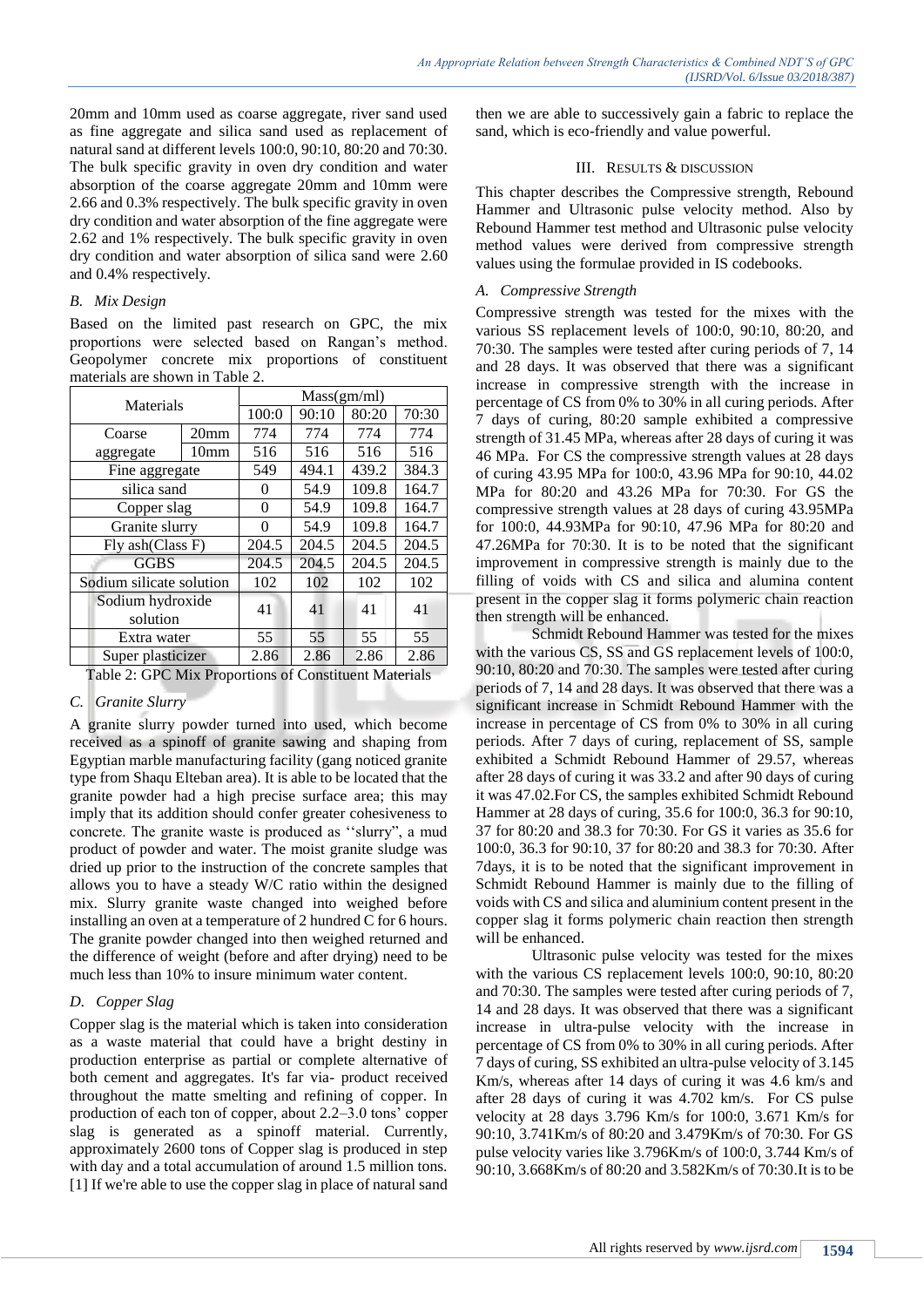noted that the significant improvement in ultra-pulse velocity is mainly due to the filling of voids with CS and silica and aluminia content present in the copper slag it forms polymeric chain reaction then strength will be enhanced.

| Compressive strength (MPa) |        |         |         |  |
|----------------------------|--------|---------|---------|--|
| Mix Type                   |        |         |         |  |
|                            | 7 days | 28 days | 90 days |  |
| 100:0                      | 30.98  | 41.6    | 51.02   |  |
| 90:10                      | 32.5   | 42.5    | 45.38   |  |
| 80:20                      | 31.45  | 46      | 43.14   |  |
| 70:30                      | 28.24  | 41.4    | 43.84   |  |

Table. 3: Compressive Strength of Cubes at 7, 28 and 90days Curing



Fig 1: Comparison of Compressive Strength of Cubes at 7, 28 & 90 Days Curing



Fig. 2: Compressive Strength Test



Fig. 3: Rebound Hammer Test



|  | Fig. 4: UPV Test |                     |         |         |  |
|--|------------------|---------------------|---------|---------|--|
|  | Mix Type         | Rebound hammer Test |         |         |  |
|  |                  | 7 days              | 28 days | 90 days |  |
|  | 100:0            | 25                  | 33.4    | 37.39   |  |
|  | 90:10            | 25                  | 33      | 37.5    |  |
|  | 80:20            | 29.57               | 35.2    | 40.81   |  |
|  | 70:30            | 24                  | 31.4    | 33.25   |  |

Table 4: Rebound Hammer Test for Silica Sand at 7 Days, 28 Days & 90 Days of Curing



Fig. 5: Comparison of Rebound Hammer Test at 7, 28 & 90 Days Curing

|          | Ultrasonic pulse velocity $(m/s)$ |         |         |  |
|----------|-----------------------------------|---------|---------|--|
| Mix Type | 7 days                            | 28 days | 90 days |  |
| 100:0    | 3876                              | 3629    | 3102    |  |
| 90:10    | 3731                              | 3570    | 2958    |  |
| 80:20    | 3844                              | 3546    | 3219    |  |
| 70:30    | 3601                              | 3423    | 3211    |  |

Table 5: UPV Test for Silica Sand at 7 days, 28 days and 90 days



Fig. 6: Comparison of UPV at 7, 28 and 90 days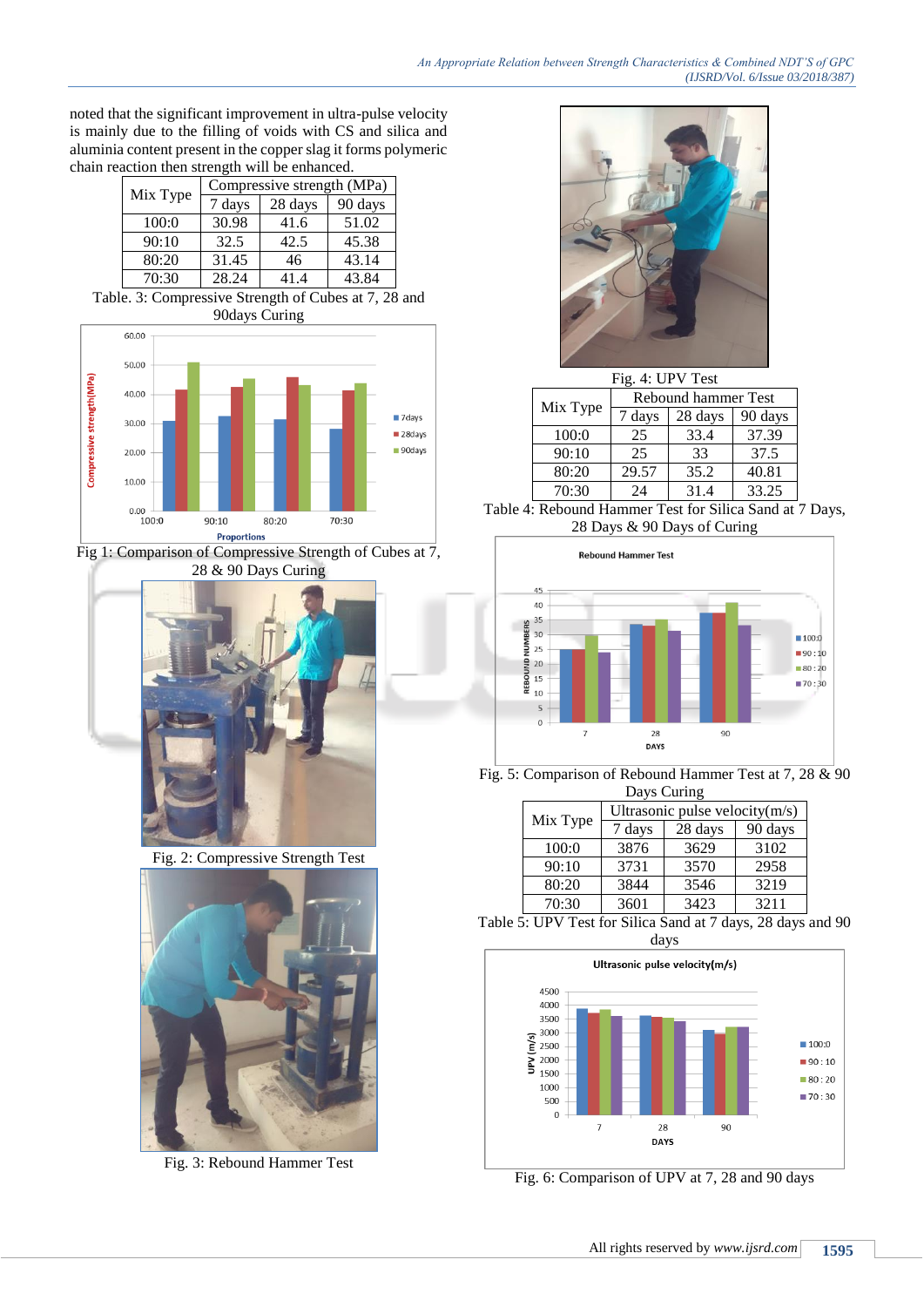|             | Copper slag              |                  | Granite Slurry           |                  |
|-------------|--------------------------|------------------|--------------------------|------------------|
|             | 28 days test             |                  | 28 days test             |                  |
| Mix<br>Type | Compressiv<br>e strength | Reboun<br>Number | Compressiv<br>e strength | Reboun<br>Number |
| 100:        | 43.42                    | 36.59            | 43.42                    | 36.59            |
| 90:1        | 44.02                    | 36.10            | 44.18                    | 35.51            |
| 80:2        | 44.4                     | 35.59            | 46.86                    | 37.03            |
| 70:3        | 42.3                     | 37.44            | 46.81                    | 34.41            |

Table 6: Copper slag and Granite slag at 28 days of curing







Fig. 9: UPV of Copper Slag



Fig. 10: Rebound Number of Granite Slurry

By using regression analysis formed the equations shown below.

In silica sand the regression analysis relationship between the compressive strength and Rebound number is in the proportion of 80:20 is

 $f^{\circ}c=2.112R^{0.8312}$ 

 (for power function)  $f'c=6.07+0.984R$  (for polynomial function)

In copper slag the regression analysis relationship between the compressive strength and UPV is in the proportion of 80:20 is

 $f$ <sup> $c=22398.80U$ -0.7565 (for power function)</sup>

 $f'c=77.768-0.00892U$  (for polynomial function)

In granite slurry the regression analysis relationship between the compressive strength and UPV is in the proportion of 70:30 is

f'c=6993.017 U<sup>-0.6117</sup> (for power function)

f'c=75.358-0.00797U (for polynomial function)

#### IV. CONCLUSIONS

Primarily based on the studies, the following conclusions were drawn.

- There was a significant increase in compressive strength with the increase in percentage of Silica sand, Copper slag and Granite slurry from 0% to 30% in all curing periods.
- When the percentage of silica sand, copper slag and granite slurry increased from 0 % to 30%, rebound number and ultrasonic pulse velocity (UPV) also have been enhanced.
- The significant improvement in compressive strength and NDT tests values up to 30% SS,CS and GS replacement is mainly due to the silica and alumina content present in SS,CS and GS were reacts with NaOH it forms polymeric chain .
- In silica sand the regression analysis relationship between the compressive strength and Rebound number is in the proportion of 80:20 is

 $f^{\circ}c=2.112R^{0.8312}$ (for power function)

 $f'c=6.07+0.984R$  (for polynomial function)

 In copper slag the regression analysis relationship between the compressive strength and UPV is in the proportion of 80:20 is

 $\int_0^{\infty}$   $c=22398.80U^{-0.7565}$  (for power function)

 $f'c=77.768-0.00892U$  (for polynomial function)